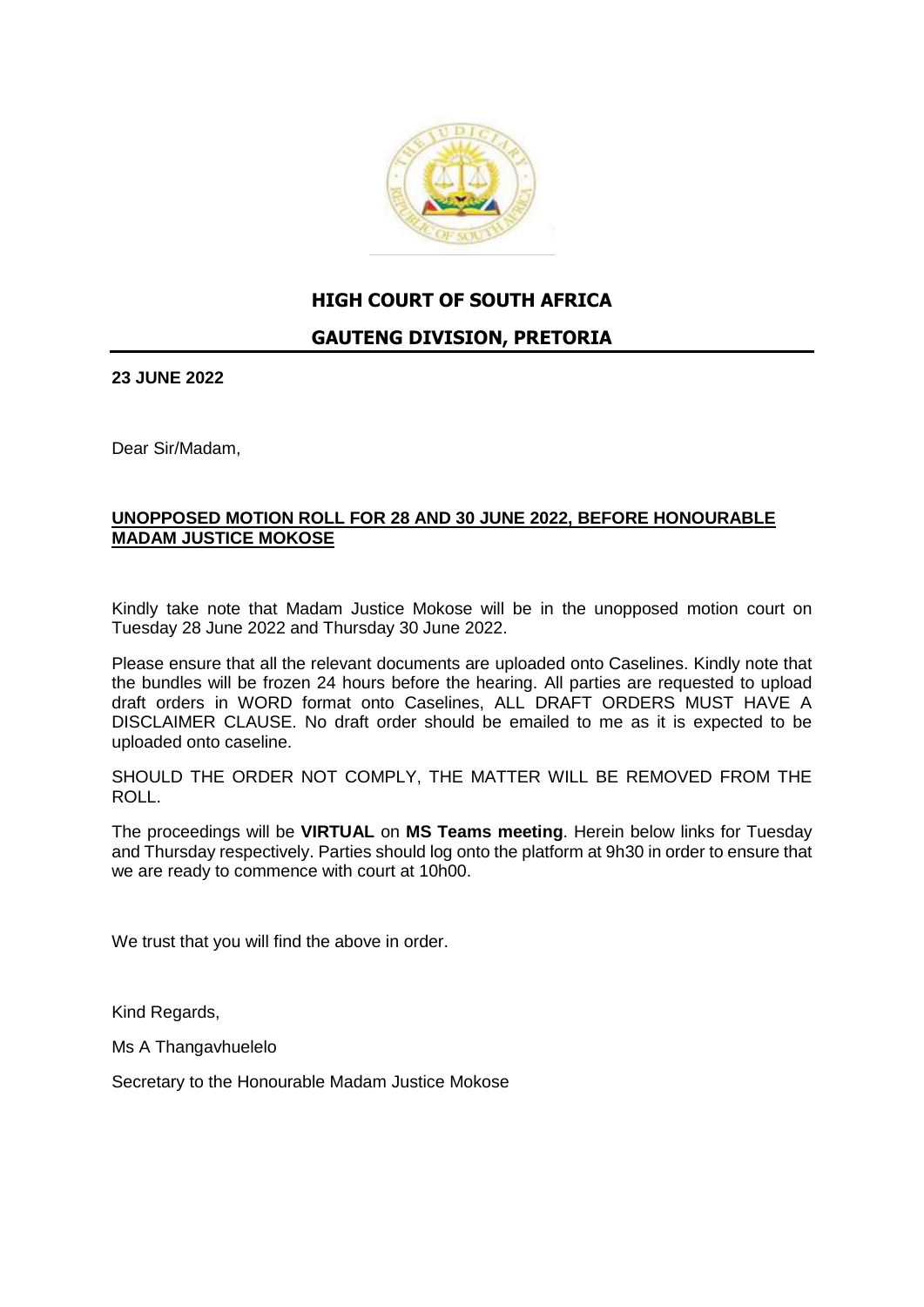# **IN THE HIGH COURT OF SOUTH AFRICA**

## **(GAUTENG DIVISION PRETORIA)**

## **(UNOPPOSED MATTERS UPLOADED ON CASELINES)**

\_\_\_\_\_\_\_\_\_\_\_\_\_\_\_\_\_\_\_\_\_\_\_\_\_\_\_\_\_\_\_\_\_\_\_\_\_\_\_\_\_\_\_\_\_\_\_\_\_\_\_\_\_\_\_\_\_\_\_\_\_\_\_\_\_\_\_\_\_\_\_\_\_\_\_\_\_\_\_\_

#### **Microsoft Teams Link for 28 June 2022:**

Microsoft Teams meeting **Join on your computer or mobile app [Click here to join the meeting](https://teams.microsoft.com/l/meetup-join/19%3ameeting_MzQzMzc2YjUtZjJmOS00YWY0LWI1ZjYtMWRlZTY1MzZiNmNk%40thread.v2/0?context=%7b%22Tid%22%3a%22c83e2aea-897a-4fe9-ba0c-12e02388f238%22%2c%22Oid%22%3a%22c9e7713a-69eb-4625-851e-4c76b3efe268%22%7d)** [Learn More](https://aka.ms/JoinTeamsMeeting) | [Meeting options](https://teams.microsoft.com/meetingOptions/?organizerId=c9e7713a-69eb-4625-851e-4c76b3efe268&tenantId=c83e2aea-897a-4fe9-ba0c-12e02388f238&threadId=19_meeting_MzQzMzc2YjUtZjJmOS00YWY0LWI1ZjYtMWRlZTY1MzZiNmNk@thread.v2&messageId=0&language=en-US) \_\_\_\_\_\_\_\_\_\_\_\_\_\_\_\_\_\_\_\_\_\_\_\_\_\_\_\_\_\_\_\_\_\_\_\_\_\_\_\_\_\_\_\_\_\_\_\_\_\_\_\_\_\_\_\_\_\_\_\_\_\_\_\_\_\_\_\_\_\_\_\_\_\_\_\_\_\_\_\_

### **28 JUNE 2022**

## **BEFORE THE HONOURABLE JUSTICE MOKOSE J**

| 59. EX PARTE: S L ZIMMER      |           |                                        | 25799/22 |
|-------------------------------|-----------|----------------------------------------|----------|
| 60. S S MDLULI                | <b>VS</b> | THE ROAD ACCIDENT FUND                 | 20182/21 |
| <b>61. NEDBANK LTD</b>        | <b>VS</b> | <b>P NEMUTANDANI</b>                   | 46701/20 |
| 62. J ABOYDER                 | <b>VS</b> | <b>RAF</b>                             | 74103/14 |
| 63. C J SCHALEKAMP            | <b>VS</b> | <b>TRAIL MOTORS CC</b>                 | 26706/22 |
| 64. EX PARTE: T NONGOGO       |           |                                        | 29182/22 |
| <b>65. MIBARNARD</b>          | <b>VS</b> | DG OF HOME AFFAIRS & 2 OTHERS 10764/22 |          |
| <b>66. FIRSTRAND BANK LTD</b> | <b>VS</b> | <b>MH GROBLER MH</b>                   | 26350/21 |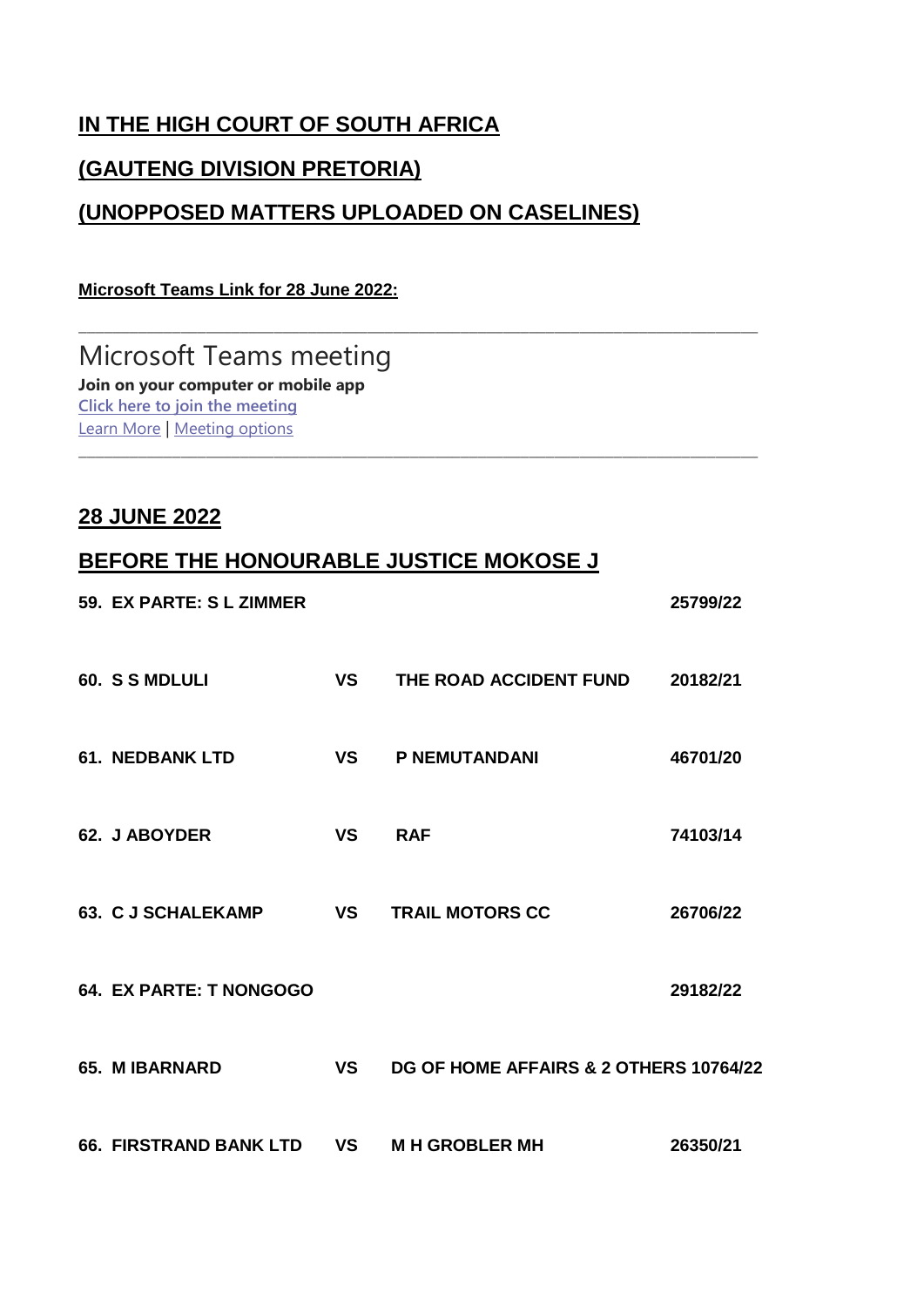|                                               |           | 67. STANDARD BANK LTD VS R A MASOEU+1 OTHER         | 16007/20 |
|-----------------------------------------------|-----------|-----------------------------------------------------|----------|
| 68. E N NYELEKA                               | <b>VS</b> | <b>RAF</b>                                          | 47479/19 |
|                                               |           | 69. UNLIMITED BUILDING VS JENGO CONSULTING+2        | 18998/22 |
| 70. EX PARTE: B T PICKARD                     |           |                                                     | 21262/22 |
|                                               |           | 71. POLSON VERVOER VS MARNIC CON AND PLANT 84684/19 |          |
| 72. J M MALEMELA                              | <b>VS</b> | <b>MIN OF POLICE</b>                                | 57576/10 |
| 73. FIRSTRAND BANK LTD VS B LUDIDI            |           |                                                     | 26440/22 |
| 74. C MKHABELA & OTHERS VS MEC HEALTH GAUTENG |           |                                                     | 49408/21 |
| 75. J H RABIE                                 | <b>VS</b> | <b>RAF</b>                                          | 4273/22  |
| <b>76. HOLLARD LTD</b>                        |           | <b>VS M NYONI+OTHERS</b>                            | 62566/18 |
|                                               |           | 77. INTELLO CAPITAL CC VS MATSIMBE GROUP LTD        | 19420/22 |
| 78. DSV SA LTD+1                              | VS SARS   |                                                     | 61072/20 |
| 79. M KUBEKA                                  |           | VS MIN OF POLICE+1                                  | 31535/21 |
| 80. SBSAV LTD                                 |           | VS C TSHABALALA C +1                                | 34909/20 |